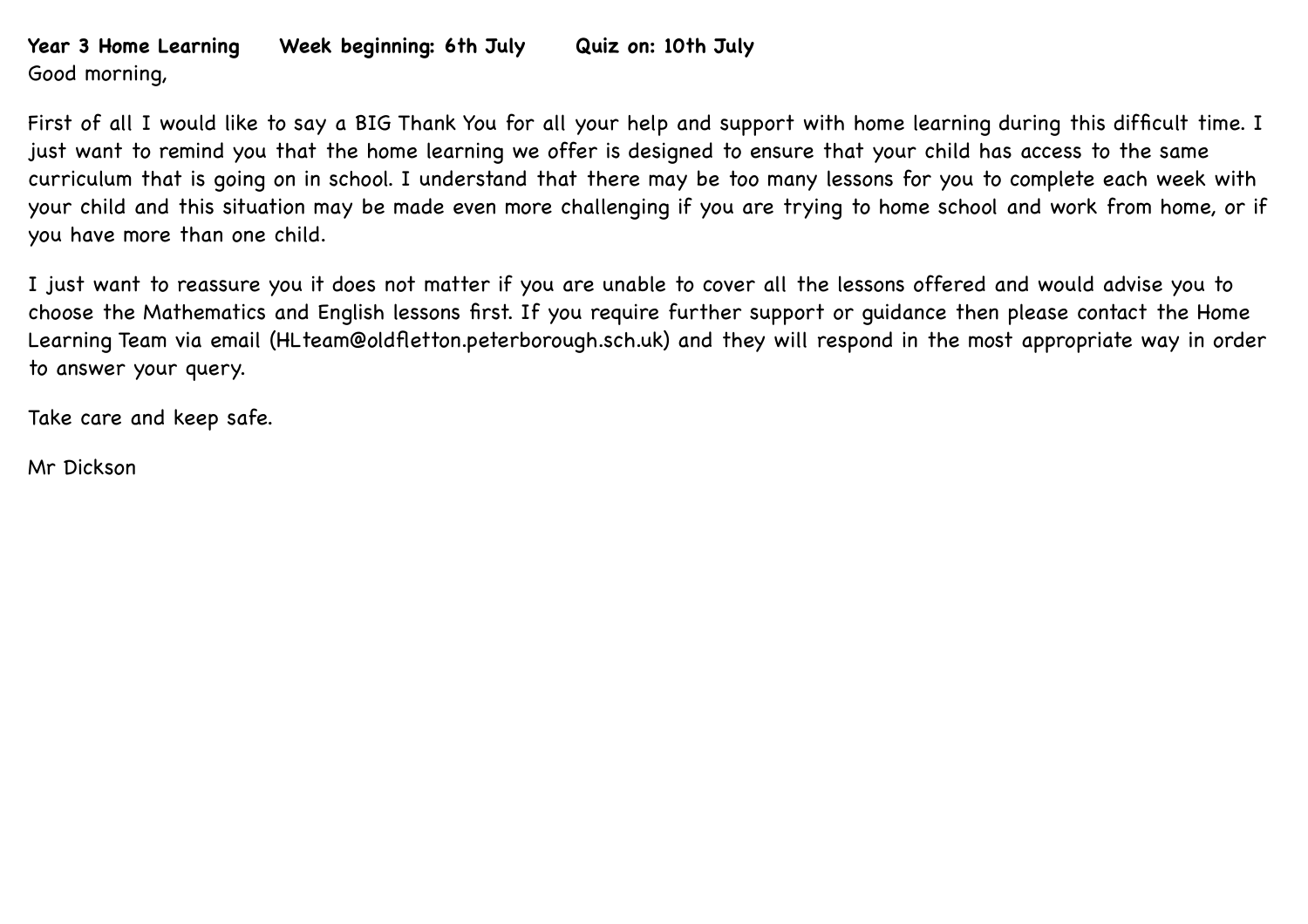| Subject | Key Learning                                                                                          | <b>Resources and Links</b>                                                                                                                                                                                                                                                                                                                                                                                                                                                                                     | <b>Suggested Activities</b>                                                                                                                                                                                                                                                                                                                                                                       | Parents' Role                                                                                                                                                                                             |
|---------|-------------------------------------------------------------------------------------------------------|----------------------------------------------------------------------------------------------------------------------------------------------------------------------------------------------------------------------------------------------------------------------------------------------------------------------------------------------------------------------------------------------------------------------------------------------------------------------------------------------------------------|---------------------------------------------------------------------------------------------------------------------------------------------------------------------------------------------------------------------------------------------------------------------------------------------------------------------------------------------------------------------------------------------------|-----------------------------------------------------------------------------------------------------------------------------------------------------------------------------------------------------------|
| Reading | Everyday Reading<br>1) Choose books from<br>your AR range - read<br>these for 20 minutes<br>each day. | Web Link 1 https://home.oxfordowl.co.uk/<br>books/free-ebooks/ A website that has a<br>wide range of age appropriate free books.<br>Web Link 2 https://<br>www.storylineonline.net (online books) A<br>website that has a wide range of age<br>appropriate free books.<br>Web Link 3 https://<br>ukhosted43.renlearn.co.uk/2233504/<br>default.aspx(AR website)<br>Web Link 4 http://www.oldfletton.org.uk/<br>page/?<br>title=Whole+Class+Reading&pid=132 A link<br>to a leaflet about the reading strategies | Read books which are the correct<br>range for you.<br>As you read aloud, think aloud -<br>$\bullet$<br>what questions and wonders do you<br>have? (web link 4)<br>At the end of each chapter, can you<br>predict what is going to happen<br>next?. (web link 4)<br>When you have finished, take an AR<br>quiz. (web link 3)                                                                       | • Please ensure that your<br>child has access to texts<br>and that they read for<br>20 mins per day. Ask<br>what they have read and<br>have a discussion with<br>them about it.                           |
|         | Lesson 1: Retrieval                                                                                   | used in school.<br>Reading resource 1 - A set of slides that                                                                                                                                                                                                                                                                                                                                                                                                                                                   | . Look through (Reading resource 1). This<br>will explain what retrieval is.<br>• Read the newspaper report. (Reading                                                                                                                                                                                                                                                                             | • Assist your child in<br>reading and<br>understanding the text.<br>. Help your child to<br>understand what retrieval<br>is.                                                                              |
|         |                                                                                                       | explains retrieval.<br>Reading resource 2 - A newspaper<br>report 'Plants for pets!'                                                                                                                                                                                                                                                                                                                                                                                                                           | resource 2)<br>. Focus on the reading strategy 'retrieval'<br>using the questions on (Reading resource<br>1). Ask an adult to support you in<br>answering questions about the newspaper<br>report.                                                                                                                                                                                                |                                                                                                                                                                                                           |
|         |                                                                                                       | Weblink 5 - https://www.twinkl.co.uk/                                                                                                                                                                                                                                                                                                                                                                                                                                                                          |                                                                                                                                                                                                                                                                                                                                                                                                   |                                                                                                                                                                                                           |
|         | Lesson 2: Summarise the<br>report.                                                                    | teaching-wiki/summarising a website<br>that shows what summarising is.<br>Reading resource 3 - a sheet to make<br>notes to help you summarise the report.                                                                                                                                                                                                                                                                                                                                                      | • Read the newspaper report (Reading<br>resource 2).<br>. As you read aloud, think aloud. Add<br>thought bubbles to the page or discuss<br>with an adult. Was there any vocabulary<br>you broke down on? Using last weeks<br>skills how did you fix them?<br>• Summarise the key features of the<br>report. (Web link 5) you could use<br>(Reading resource 3) to help you collect<br>your ideas. | . Ensure your child is reads<br>the newspaper report<br>and understands it.<br>.Ask what they have read<br>and have a discussion<br>with them about it (try<br>to make use of the<br>reading strategies). |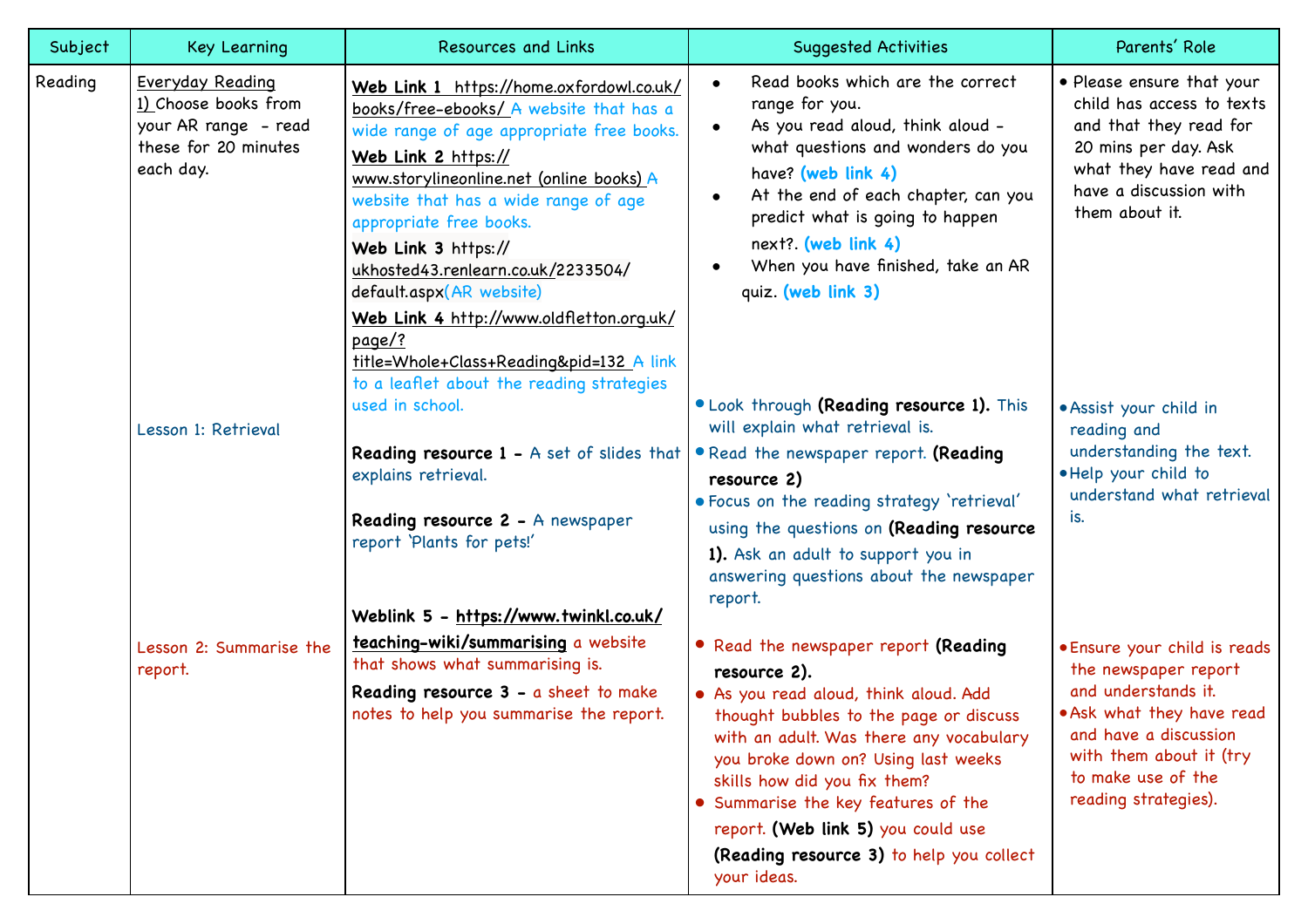| Writing | Lesson 1: Creating your<br>setting.                                                                                                                              | Writing resource $1 - A$ few setting<br>pictures to help with imagination.<br>Writing resource 2 - A senses word mat.<br>Writing resource $3 - A$ planning sheet to<br>write notes for your setting. | • You are going to be creating a new<br>setting for the book 'BeWILDerwood'.<br>• First have a look at the setting pictures<br>to get some ideas, or you can create your<br>own! (Writing resource 1).<br>• Next have a look through (Writing<br>resource 2), this will give you some ideas<br>of how your senses can be used to<br>describe your setting.<br>• Now have a go at writing notes for your<br>new setting on (Writing resource 3). | • Support your child with<br>accessing the link.<br>. Help your child to be<br>creative when creating a<br>settin.                                                        |
|---------|------------------------------------------------------------------------------------------------------------------------------------------------------------------|------------------------------------------------------------------------------------------------------------------------------------------------------------------------------------------------------|-------------------------------------------------------------------------------------------------------------------------------------------------------------------------------------------------------------------------------------------------------------------------------------------------------------------------------------------------------------------------------------------------------------------------------------------------|---------------------------------------------------------------------------------------------------------------------------------------------------------------------------|
|         | Lesson 2: Write about<br>setting using compound<br>sentences (BOYS) and<br>complex sentences (StB).<br>You can use any other<br>sentences types you<br>know too. | Web Link 6 - http://<br>www.kelsall.cheshire.sch.uk/serve_file/<br>94451 A link with an explanation of what<br>a BOYS sentence is.                                                                   | • Review: What does a BOYS and STB need<br>to include? (web link 6).<br>• Look back at the ideas you have collected<br>about your setting so far (Writing<br>resource 3).<br>• Use your knowledge of BOYS and STB to<br>write a range of sentences for each<br>section of the profile. The sentences do<br>not need to link yet.                                                                                                                | · Discuss the what their<br>setting is already like<br>from the previous<br>session.<br>• Help with sentence<br>writing and making them<br>as descriptive as<br>possible. |
|         | Lesson 3: Write your<br>setting paragraphs.                                                                                                                      | Writing resource 4 - Examples of setting<br>descriptions.<br>Writing resource 5 - writing mat of<br>reminders that you can use in your<br>writing.                                                   | • Review: Read through your sentences and<br>start thinking about how you can make it<br>flow as you would see in a story.<br>• Have a look at writing resource 4 that<br>gives examples of setting descriptions that<br>have been written for stories.<br>• Have a go at writing a setting description<br>for your story, making sure it WOWs the<br>reader. (writing resource 5)                                                              | • Support your child in<br>reviewing the work they<br>have already used on<br>sentence types.<br>• Support with sentence<br>writing where needed.                         |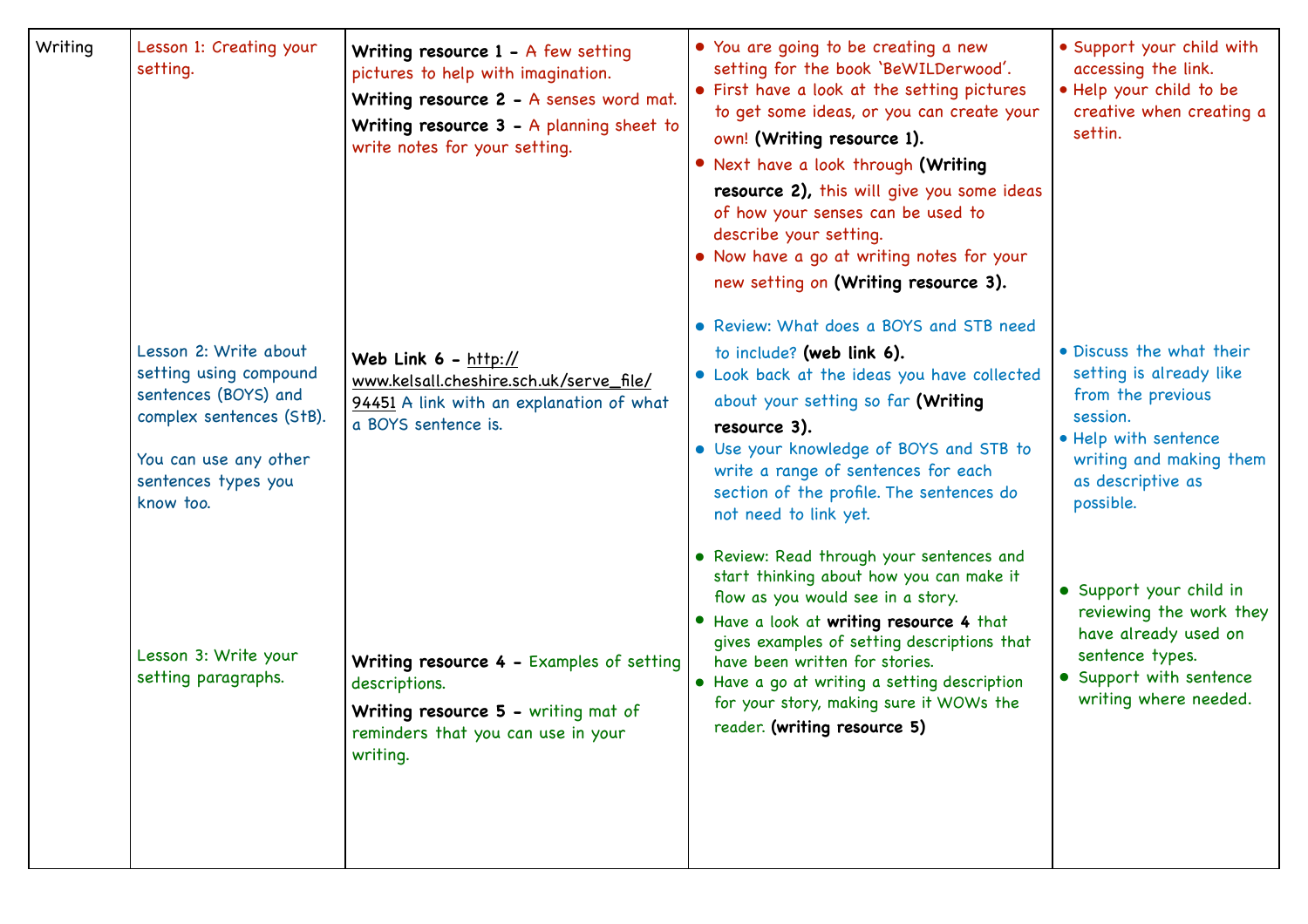| Spelling | Word list words:<br>answer / century /<br>experience / quard /<br>medicine / opposite /<br>particular / sentence | Web Link 7 - Link to lots of synonym<br>and antonym games.<br>https://www.teachitprimary.co.uk/ks2-<br>english/synonyms-and-antonyms/tags/<br>3102 | • Start by quizzing yourself on the words,<br>you should know them already!<br>• Practice learning the spelling by: Look at<br>the word, cover it up, say it out loud,<br>write it out from memory, check it - do<br>this 5 times a day.<br>• Use the words in a sentence<br>. Play the online games that help you find<br>synonyms as well as antonyms. (web link<br>• Remember to write the spelling words in<br>sentences. | -Regular quizzing<br>- Synonyms and antonyms<br>are great for increasing<br>your child's vocabulary to<br>use in their writing. Play<br>'opposites' or 'same'.<br>Shout out a word "big"<br>and your child gives you<br>either an antonym (small)<br>and a synonym, (large)<br>• Haw many synonyms can<br>they think of for words<br>such as 'nice' or 'said'?! |
|----------|------------------------------------------------------------------------------------------------------------------|----------------------------------------------------------------------------------------------------------------------------------------------------|-------------------------------------------------------------------------------------------------------------------------------------------------------------------------------------------------------------------------------------------------------------------------------------------------------------------------------------------------------------------------------------------------------------------------------|-----------------------------------------------------------------------------------------------------------------------------------------------------------------------------------------------------------------------------------------------------------------------------------------------------------------------------------------------------------------|
|----------|------------------------------------------------------------------------------------------------------------------|----------------------------------------------------------------------------------------------------------------------------------------------------|-------------------------------------------------------------------------------------------------------------------------------------------------------------------------------------------------------------------------------------------------------------------------------------------------------------------------------------------------------------------------------------------------------------------------------|-----------------------------------------------------------------------------------------------------------------------------------------------------------------------------------------------------------------------------------------------------------------------------------------------------------------------------------------------------------------|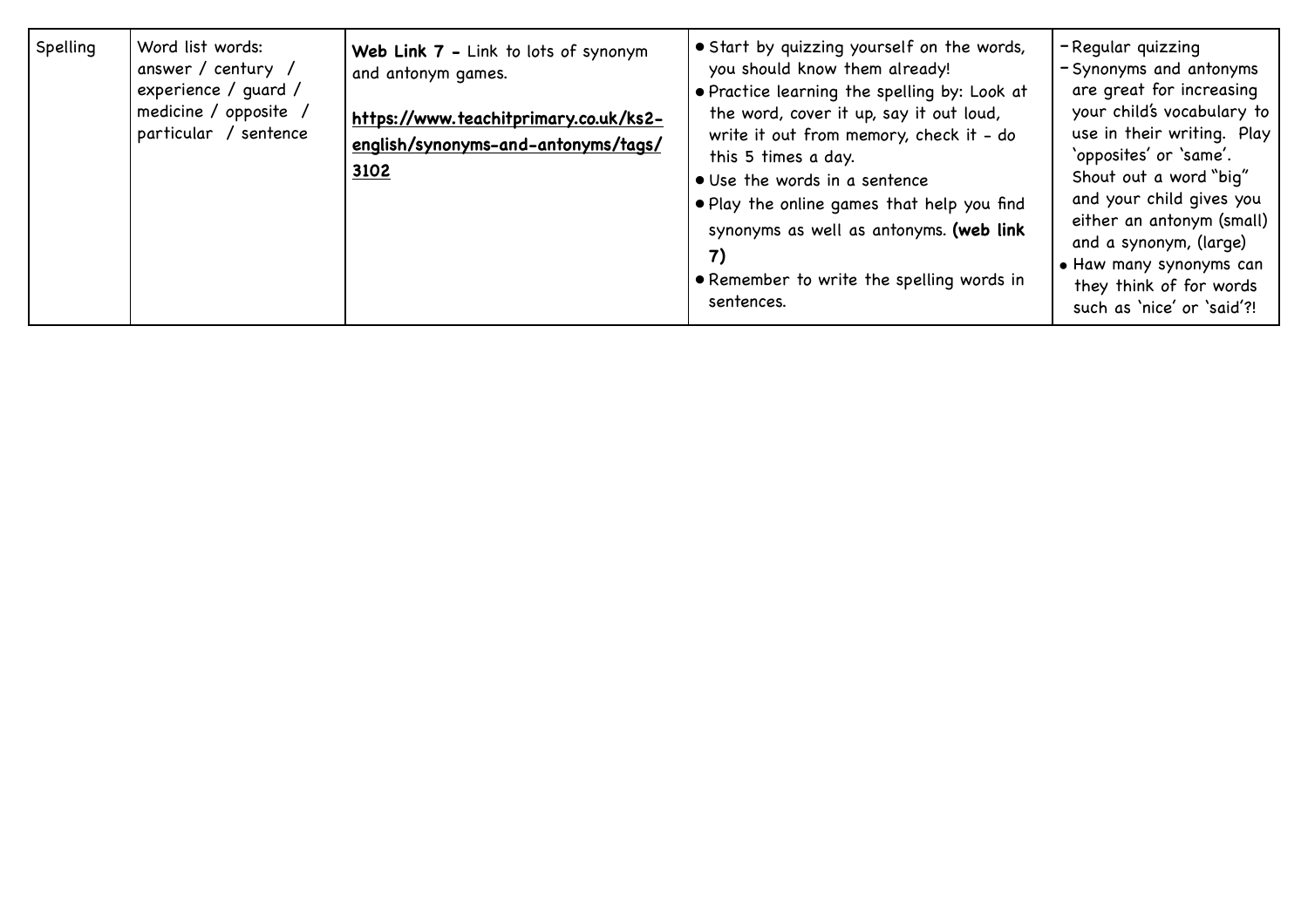| Maths | Lesson 1: Can recognise<br>and show using diagrams<br>equivalent fractions with<br>small denominators (1/2 &<br>$1/4s$ ) and $(1/4s$ and $1/8s)$<br>Lesson 2: Can recognise<br>and use fractions of<br>numbers | Maths Resource 1 - a review of fractions<br>and introduction to equivalent fractions.                                                                                                                                                                                                                         | Complete Maths Resource 1 to revise<br>your child's understanding of fractions and<br>then complete the activities outlined in<br>the resource.                                                                                                     | • Practical experiences of<br>fractions and their<br>equivalents are always<br>the best way to deepen<br>your child's<br>understanding of<br>equivalent fractions!<br>Use bars of chocolate,<br>cakes, pizza etc to<br>represent the different<br>ways equivalent<br>fractions can be seen!<br>· Would You Rather? is a<br>great game to play to<br>practise fractions of<br>numbers! " Would you<br>rather have 1/2 of 20<br>sweets or 2/5?" Your<br>child may decide on the<br>2/5 believing the<br>denominator and<br>numerator are bigger! |
|-------|----------------------------------------------------------------------------------------------------------------------------------------------------------------------------------------------------------------|---------------------------------------------------------------------------------------------------------------------------------------------------------------------------------------------------------------------------------------------------------------------------------------------------------------|-----------------------------------------------------------------------------------------------------------------------------------------------------------------------------------------------------------------------------------------------------|------------------------------------------------------------------------------------------------------------------------------------------------------------------------------------------------------------------------------------------------------------------------------------------------------------------------------------------------------------------------------------------------------------------------------------------------------------------------------------------------------------------------------------------------|
|       |                                                                                                                                                                                                                | Web Link 8 - A short review of<br>equivalent fractions using diagrams<br>https://www.khanacademy.org/math/<br>arithmetic-home/arith-review-fractions/<br>equivalent-fractions-number-line/v/<br>generating-equivalent-fractions                                                                               | Web Link 8 - watch the short video to<br>hear a teacher explain visually about<br>equivalent fractions using diagrams.<br>• Complete Maths Resource 2 as outlined                                                                                   |                                                                                                                                                                                                                                                                                                                                                                                                                                                                                                                                                |
|       |                                                                                                                                                                                                                | Maths resource 2 - An activity to<br>consolidate learning of equivalent<br>fractions using diagrams.<br>Web Link 9 - A complete lesson<br>demonstrating how to find fractions of<br>numbers or quantities<br>https://classroom.thenational.academy/<br>lessons/to-find-unit-fractions-of-a-given-<br>quantity | in the activity.<br>. Watch Web Link 9. Complete the quiz and<br>activities as outlined in the lesson.<br>• Maths Resource 3 - Look at the cards<br>and match them with the correct numbers<br>and fractions. This is best played with 2<br>people! |                                                                                                                                                                                                                                                                                                                                                                                                                                                                                                                                                |
|       |                                                                                                                                                                                                                | Maths Resource 3 - A matching activity<br>for finding fractions of numbers.                                                                                                                                                                                                                                   | <b>Extension Opportunities</b><br>• Web Link 10 - Watch the short lesson on<br>finding fractions of numbers, complete the<br>activities outlined in the lesson.                                                                                     |                                                                                                                                                                                                                                                                                                                                                                                                                                                                                                                                                |
|       |                                                                                                                                                                                                                | <b>Extension Opportunties</b><br>Web Link 10 - A short explanation of<br>finding more complicated fractions of<br>numbers<br>https://www.youtube.com/watch?<br>v=E2QvVicQcMo&feature=emb_rel_end                                                                                                              | • Maths Resource 4 - An activity to<br>practise the fractions of numbers,<br>complete the activity as outlined on the<br>sheet.                                                                                                                     |                                                                                                                                                                                                                                                                                                                                                                                                                                                                                                                                                |
|       |                                                                                                                                                                                                                | Maths Resource 4 - An activity to<br>practise the fractions of numbers,                                                                                                                                                                                                                                       | The short lesson on                                                                                                                                                                                                                                 |                                                                                                                                                                                                                                                                                                                                                                                                                                                                                                                                                |